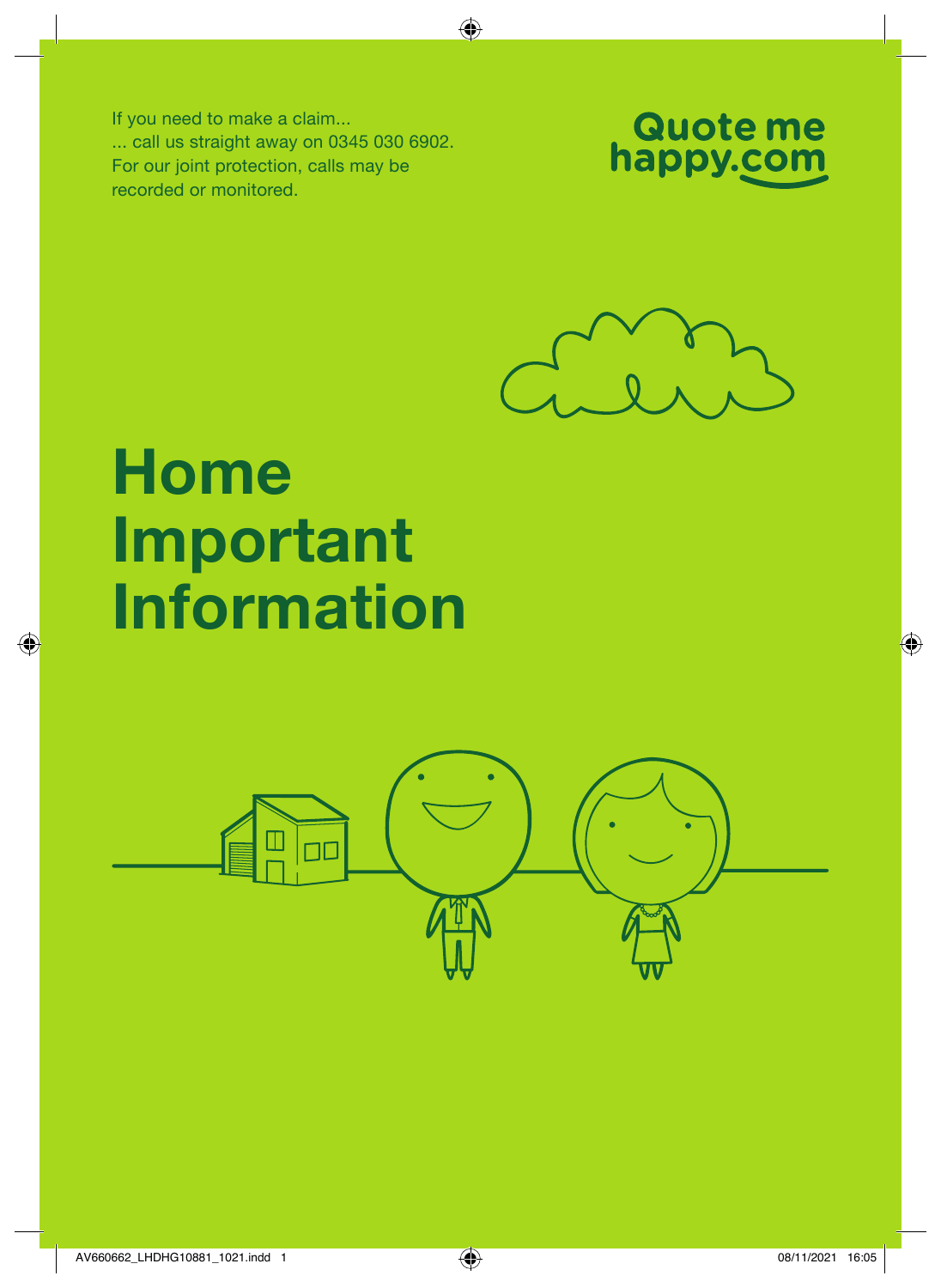This document contains some important information you need to know about your insurance. The policy wording and schedule can be viewed at [www.quotemehappy.com](http://www.quotemehappy.com) and, once you've purchased your policy, all your documents will be available to view at My account.

It is important that you read all the policy documentation carefully.

#### Important Notice – Information and changes we need to know about

You must take reasonable care to provide complete and accurate answers to the questions we ask. Please read any assumptions carefully and confirm if they apply to your circumstances. If any of the information you provide changes after you purchase your policy and during the period of your policy please make changes online at

<http://www.quotemehappy.com/my-account>

If the information provided by you is not complete and accurate:

- we may cancel your policy and refuse to pay any claim, or
- we may not pay any claim in full, or
- we may revise the premium and/or change any excess, or
- the extent of the cover may be affected.

We recommend you keep a record (including copies of letters) of all information provided to the insurer for your future reference.

#### Data Protection – Privacy Notice

Aviva Insurance Limited is the main company responsible for your Personal Information (known as the controller). Aviva UK Digital Limited act as an additional data controller for the sale and distribution of the product.

We collect and use Personal Information about you in relation to our products and services. Personal Information means any information relating to you or another living individual who is identifiable by us. The type of Personal Information we collect and use will depend on our relationship with you and may include more general information (e.g. your name, date of birth, contact details) or more sensitive information (e.g. details of your health or criminal convictions).

Some of the Personal Information we use may be provided to us by a third party. This may include information already held about you within the Aviva group, information we obtain from publicly available records, third parties and from industry databases, including fraud prevention agencies and databases.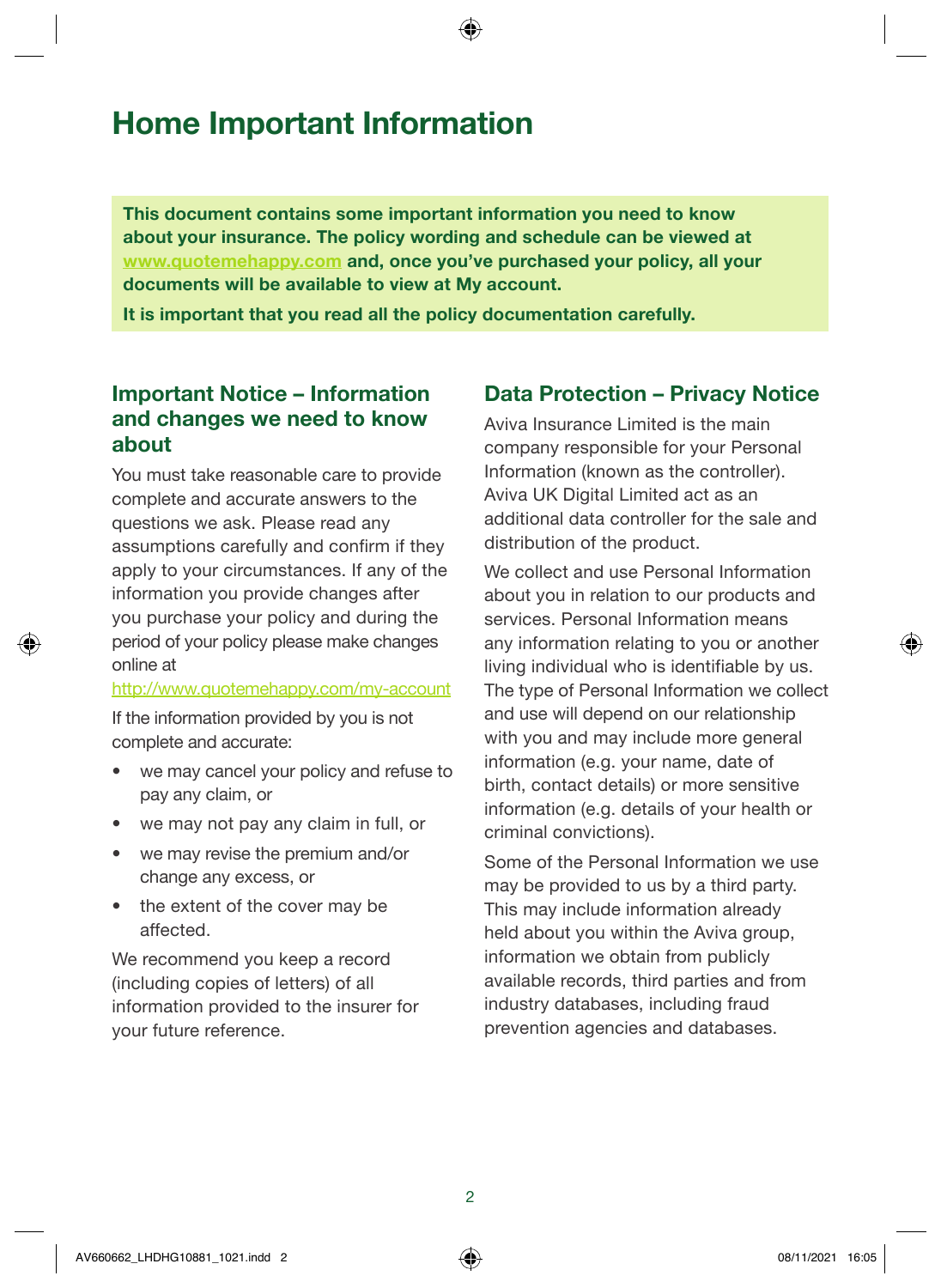This notice explains the most important aspects of how we use your Personal Information, but you can get more information by viewing our full privacy policy at [aviva.co.uk/privacypolicy](http://www.aviva.co.uk/privacypolicy) or requesting a copy by writing to us at: The Data Protection Team, Aviva, PO Box 7684, Pitheavlis, Perth PH2 1JR. If you are providing Personal Information about another person you should show them this notice.

We use your Personal Information for a number of purposes including providing our products and services and for fraud prevention.

We also use profiling and other data analysis to understand our customers better, e.g. what kind of content or products would be of most interest, and to predict the likelihood of certain events arising, e.g. to assess insurance risk or the likelihood of fraud.

We may carry out automated decision making to decide on what terms we can provide products and services, deal with claims and carry out fraud checks. More information about this, including your right to request that certain automated decisions we make have human involvement, can be found in the "Automated Decision Making" section of our full privacy policy.

We may process information from a credit reference agency, including a quotation search where you are offered an Aviva credit payment facility. More information about this can be found in the "Credit Reference Agencies" section of our full privacy policy.

We may use Personal Information we hold about you across the Aviva group for marketing purposes, including sending marketing communications in accordance with your preferences. If you wish to amend your marketing preferences please contact us at: [contactus@aviva.com](mailto:contactus@aviva.com) or by writing to us at: Aviva, Freepost, Mailing Exclusion Team, Unit 5, Wanlip Road Ind Est, Syston, Leicester, LE7 1PD. More information about this can be found in the "Marketing" section of our full privacy policy. Your Personal Information may be shared with other Aviva group companies and third parties (including our suppliers such as those who provide claims services and regulatory and law enforcement bodies). We may transfer your Personal Information to countries outside of the UK but will always ensure appropriate safeguards are in place when doing so.

You have certain data rights in relation to your Personal Information, including a right to access Personal Information, a right to correct inaccurate Personal Information and a right to erase or suspend our use of your Personal Information. These rights may also include a right to transfer your Personal Information to another organisation, a right to object to our use of your Personal Information, a right to withdraw consent and a right to complain to the data protection regulator. These rights may only apply in certain circumstances and are subject to certain exemptions. You can find out more about these rights in the "Data Rights" section of our full privacy policy or by contacting us at [dataprt@aviva.com](mailto:dataprt@aviva.com).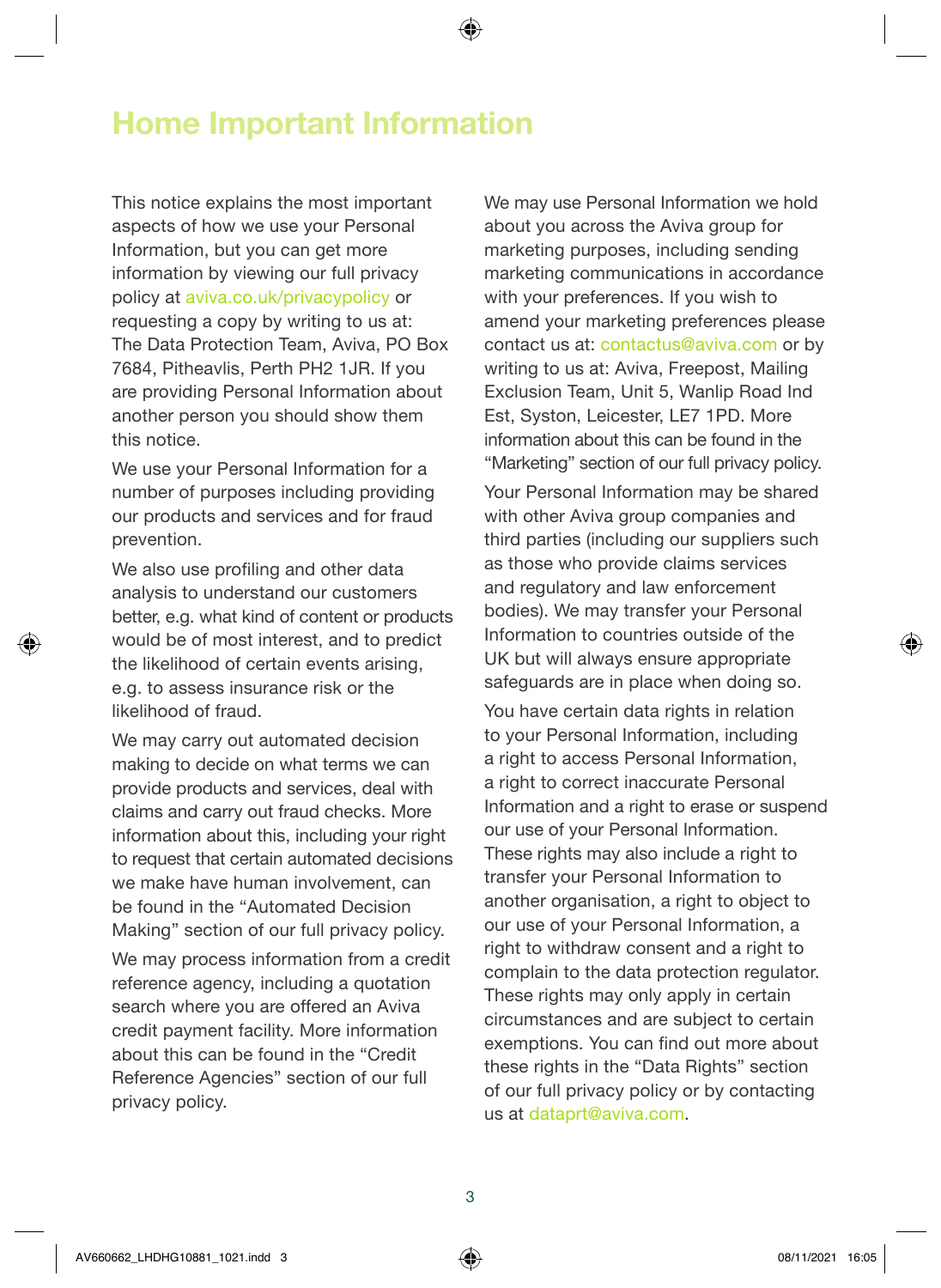#### How your data is used and shared by Insurers and Databases in relation to household insurance

The data you provide will be used by us and shared with other insurers as well as certain statutory and other authorised bodies for:

- Insurance underwriting purposes, i.e. to examine the potential risk in relation to your (and/or a third party's) prospective policy so that we can:
	- consider whether to accept the relevant risk;
	- make decisions about the provision and administration of insurance and related services for you and members of your household;
	- validate your (or any person or property likely to be involved in the policy or claim) claims history (at any time, including upon application for insurance, in the event of an incident or a claim, or at a time of a mid-term adjustment or renewal).
- Management information purposes, i.e. to analyse insurance and other markets for the purposes of:
	- portfolio assessment;
	- risk assessment;
	- performance reporting;
	- management reporting.
- Anti-fraud purposes i.e. to detect and prevent fraudulent claims and/or activities by:
	- sharing information about you with other organisations and public bodies including the police;
- tracing debtors or beneficiaries. recovering debt, managing your accounts and/or insurance policies;
- undertaking fraud searches. Insurers pass information to the Claims Underwriting and Exchange Register administered by Motor Insurers' Bureau (MIB).

This helps insurers check information and prevent fraudulent claims. When we deal with your request for insurance we may search these registers.

- Compliance with legal obligations and responsibilities, including:
	- Claims management In the event of a claim we may need to disclose information with any other party involved in that claim, e.g. third parties involved in the incident, their insurer, solicitor or representative and medical teams, the police or other investigators. We also may have to investigate your claims history
	- Complaints management If you make a complaint about the service we have provided, we may be obliged to forward details about your complaint, including your Personal Information, to the relevant ombudsman.

We can supply on request further details of the agencies and databases we access or contribute to and how this information may be used. If you require further details, please contact us.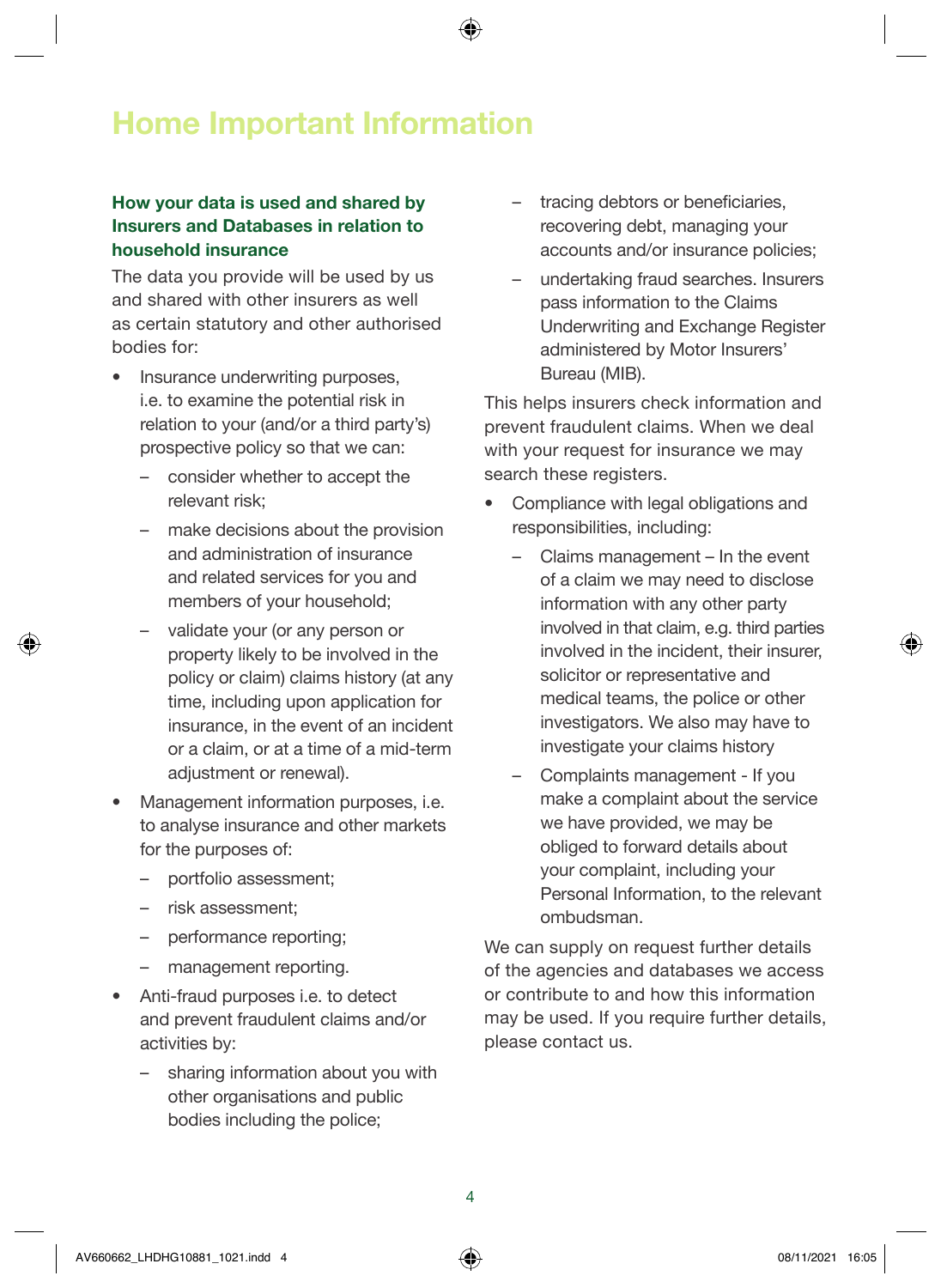## Fraud prevention and detection

In order to prevent and detect fraud we may at any time:

- Share information about you with other organisations and public bodies including the Police;
- Undertake credit searches and additional fraud searches;
- Check and/or file your details with fraud prevention agencies and databases, and if you give us false or inaccurate information and we suspect fraud, we will record this.

We and other organisations may also search these agencies and databases to:

- Help make decisions about the provision and administration of insurance, credit and related services for you and members of your household;
- Trace debtors or beneficiaries, recover debt, prevent fraud and to manage your accounts or insurance policies;
- Check your identity to prevent money laundering, unless you provide us with other satisfactory proof of identity;
- Check details of job applicants and employees.

## Claims history

• Under the conditions of your policy you must tell us about any insurance related incidents (such as fire, water damage, theft or an accident) whether or not they give rise to a claim. When you tell us about an incident we will pass information relating to it to a database.

We may search these databases when you apply for insurance, in the event of any incident or claim, or at time of renewal to validate your claims history or that of any other person or property likely to be involved in the policy or claim.

We can supply on request further details of the databases we access or contribute to. If you require further details please contact us

#### Renewing your insurance

We will contact you in writing at least 21 days before your renewal date and will either:

- 1. give you an opportunity to renew your insurance for a further year and tell you:
- about any changes we are making to the terms and conditions of your policy;
- to review your circumstances and consider whether this insurance continues to meet your needs;
- to check that the information you have provided us with is still correct, and tell us if anything has changed; and
- the price for the next year.

If you wish to make any changes at renewal, please log in to your My account and edit your policy there.

or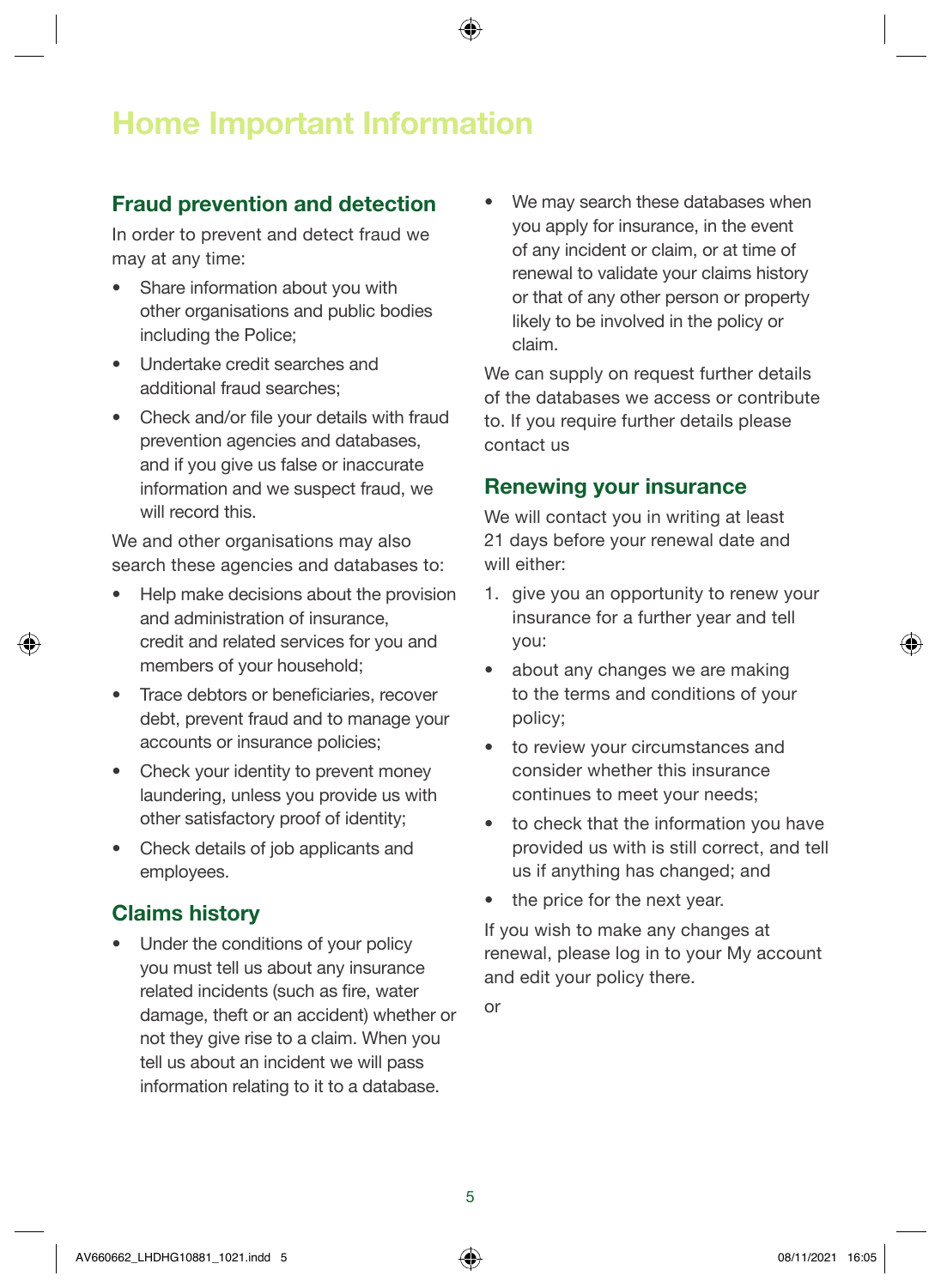- 2. let you know that we are unable to renew your insurance. Reasons why this may happen include but are not limited to the following:
- when the product is no longer available; or
- when we are no longer prepared to offer you insurance for reasons such as:
	- we reasonably suspect fraud;
	- your claims history;
	- we have changed our acceptance criteria;
	- you are no longer eligible for cover; and/or
	- where you have not taken reasonable care to provide complete and accurate answers to the questions we ask. See the 'Important Notice – Information and changes we need to know about' section within this document.

A cooling off period (14 days from renewal of the contract or the day on which you receive your renewal documentation, whichever is the later) applies at the renewal of your insurance. Please read 'Your cancellation rights' in your policy booklet which explains how this works.

#### Automatic renewal of your policy

Where we have offered you renewal terms and you select or have selected a continuous premium payment method, you will be notified by email at least 21 days before your renewal date that the policy will automatically be renewed and the renewal premium will again be collected from your specified bank account or credit/debit card. You can stop your policy from automatically renewing free of charge at any time online via My Account.

We will not automatically renew your policy if:

- you have contacted us to cancel your continuous payment authority since you purchased the policy or your last renewal; or
- we no longer offer you the continuous payment method if, for example, you have a poor payment history or an adverse credit history; or
- you have opted out of Automatic Renewal.

If any of the above happens we will advise you of this in your renewal email and you will need to contact us to make payment before we can renew your policy.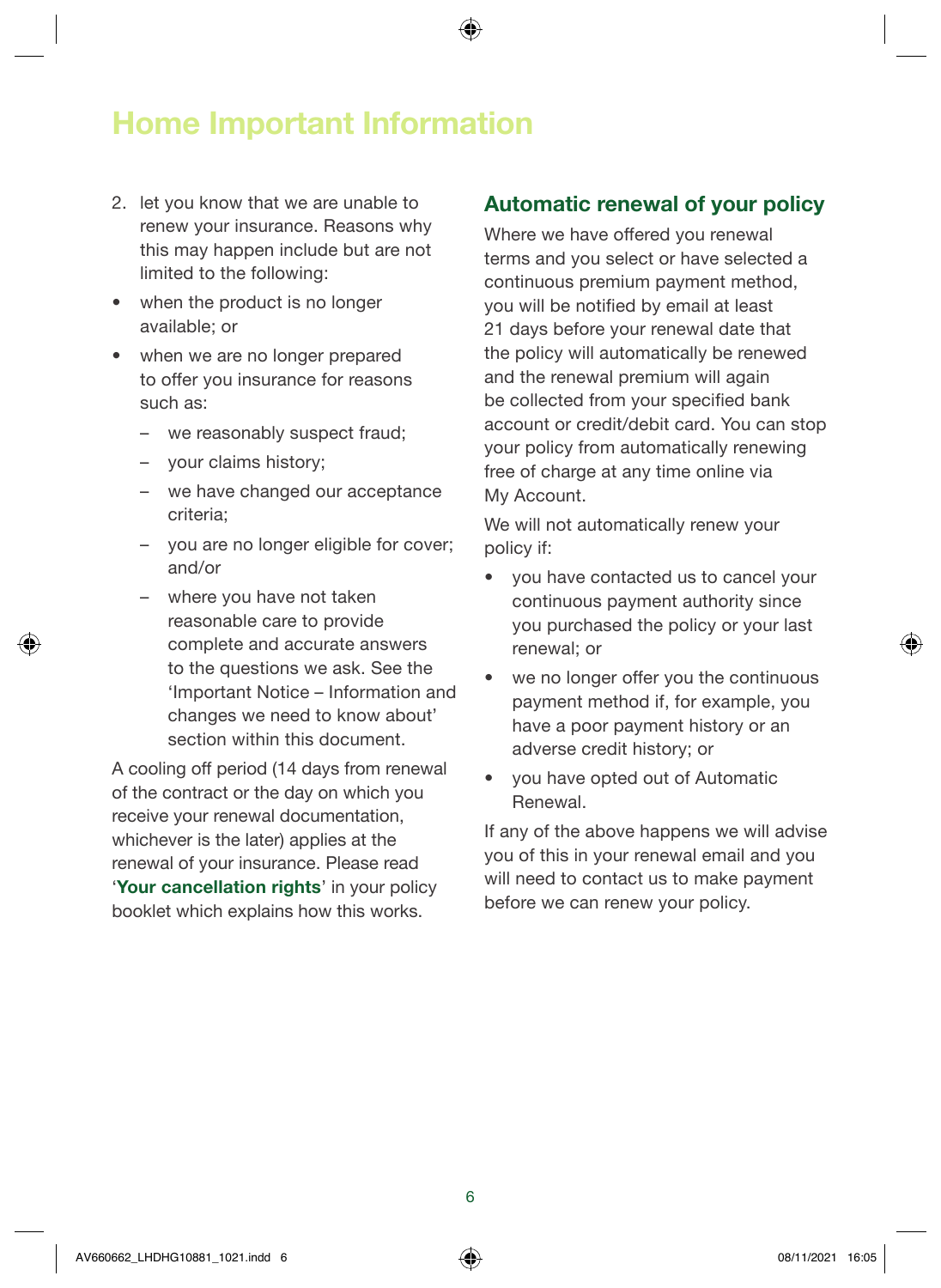## Ensuring you have continuous cover

If you are thinking of cancelling or not renewing with us, make sure you can get the alternative cover you need before your policy ends.

## Our Regulatory Status

[Quotemehappy.com](http://Quotemehappy.com) is a trading name of Aviva UK Digital Limited. Registered in England No. 09766150. Registered Office: St Helen's, 1 Undershaft, London EC3P 3DQ. Authorised and regulated by the Financial Conduct Authority. Policies are underwritten and administered by Aviva Insurance Limited. Registered in Scotland, No. 2116. Registered Office: Pitheavlis, Perth PH2 0NH. Authorised by the Prudential Regulation Authority and regulated by the Financial Conduct Authority and the Prudential Regulation Authority.

You may check this information and obtain further information about how the FCA protects you by visiting their website [www.fca.org.uk](http://www.fca.org.uk).

#### Choice of Law

The law of England and Wales will apply to this contract unless:

- (1) you and the Insurer agree otherwise; or
- (2) at the date of the contract you are resident of (or, in the case of a business the registered office or principal place of business is situated in) Scotland, Northern Ireland, the Channel Islands or the Isle of Man, in which case (in the absence of agreement to the contrary) the law of that country will apply.

## How do I make a complaint?

We hope that you will be very happy with the service that we provide. However, if for any reason you are unhappy with it, we would like to hear from you. In the first instance, please go to [www.quotemehappy.com/not-happy.](http://www.quotemehappy.com/not-happy)

We are covered by the Financial Ombudsman Service. If you have complained to us and we have been unable to resolve your complaint, you may refer it to this independent body. Following the complaints procedure does not affect your right to take legal action.

If you have taken a product out with us online or by telephone, you can also use the European Commission's [Online](http://Online Dispute Resolution)  [Dispute Resolution](http://Online Dispute Resolution) service to make a complaint. The purpose of this platform is to identify a suitable Alternative Dispute Resolution (ADR) provider and we expect that this will be the Financial Ombudsman Service. Please be aware that the Financial Ombudsman Service will only be able to consider your complaint after we have had the opportunity to consider and resolve it.

#### Telephone call charges and recording

Calls to 0800 numbers from UK landlines and mobiles are free. The cost of calls to 03 prefixed numbers are charged at national call rates (charges may vary dependent on your network provider) and are usually included in inclusive minute plans from landlines and mobiles. For our joint protection telephone calls may be recorded and/or monitored.